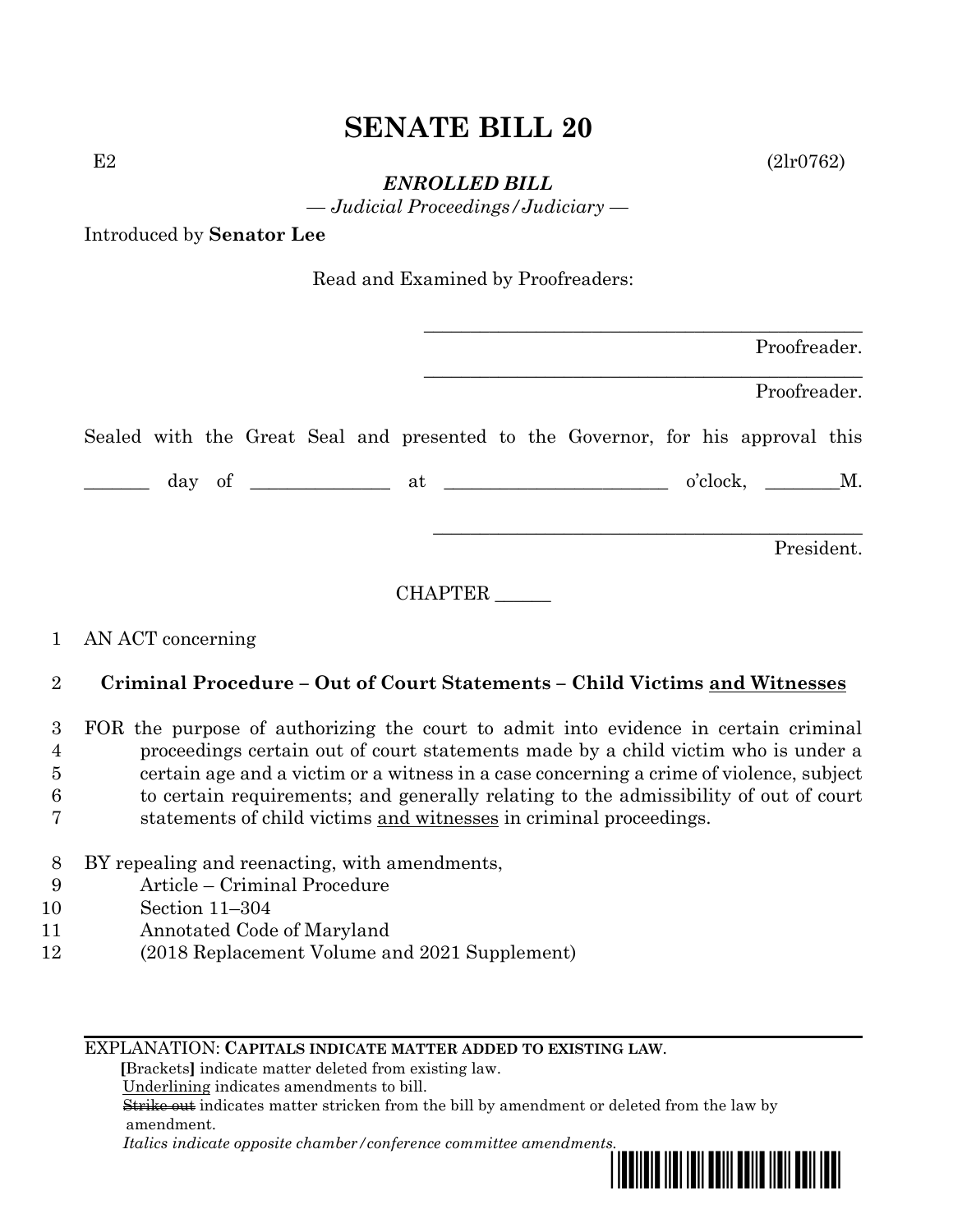|                     | $\sqrt{2}$<br><b>SENATE BILL 20</b>                                                                                                                                                                                                                                                                       |  |
|---------------------|-----------------------------------------------------------------------------------------------------------------------------------------------------------------------------------------------------------------------------------------------------------------------------------------------------------|--|
| 1<br>$\overline{2}$ | SECTION 1. BE IT ENACTED BY THE GENERAL ASSEMBLY OF MARYLAND,<br>That the Laws of Maryland read as follows:                                                                                                                                                                                               |  |
| 3                   | <b>Article - Criminal Procedure</b>                                                                                                                                                                                                                                                                       |  |
| 4                   | $11 - 304.$                                                                                                                                                                                                                                                                                               |  |
| 5                   | In this section, "statement" means:<br>(a)                                                                                                                                                                                                                                                                |  |
| 6                   | (1)<br>an oral or written assertion; or                                                                                                                                                                                                                                                                   |  |
| 7<br>8              | nonverbal conduct intended as an assertion, including sounds, gestures,<br>(2)<br>demonstrations, drawings, and similar actions.                                                                                                                                                                          |  |
| 9<br>10<br>11<br>12 | Subject to subsections (c), (d), and (e) of this section, the court may admit into<br>(b)<br>evidence in a juvenile court proceeding or in a criminal proceeding an out of court statement<br>to prove the truth of the matter asserted in the statement made by a child victim OR<br><b>WITNESS</b> who: |  |
| 13                  | (I)<br>is under the age of 13 years; and<br>(1)                                                                                                                                                                                                                                                           |  |
| 14<br>15<br>16      | is the alleged victim or the child alleged to need assistance in the<br>(II)<br>$\lceil (2) \rceil$<br>ease before the court concerning is <i>[the] AN alleged victim or [the] A child alleged to need</i><br><i><u>assistance in the case before the court concerning:</u></i>                           |  |
| 17<br>18            | child abuse under $\S 3-601$ or $\S 3-602$ of the Criminal Law<br>[(i)]<br>1.<br>Article;                                                                                                                                                                                                                 |  |
| 19                  | rape or sexual offense under §§ 3-303 through 3-307 of<br>$[$ (ii)] 2.<br>20 the Criminal Law Article;                                                                                                                                                                                                    |  |
| 21<br>22            | $\lceil$ (iii) 3. attempted rape in the first $\lceil$ degree $\rceil$ or $\lceil$ in the $\rceil$ second<br>degree under §§ 3–309 and 3–310 of the Criminal Law Article; [or]                                                                                                                            |  |
| 23<br>24            | $\left[\text{(iv)}\right]$ 4. in a juvenile court proceeding, abuse or neglect as defined<br>in § 5–701 of the Family Law Article; OR                                                                                                                                                                     |  |
| $25\,$<br>26        | 5.<br>NEGLECT OF A MINOR UNDER $\S$ 3-602.1 OF THE<br>CRIMINAL LAW ARTICLE; OR                                                                                                                                                                                                                            |  |
| $27\,$              | (2)<br>(I)<br>IS UNDER THE AGE OF 13 YEARS; AND                                                                                                                                                                                                                                                           |  |
| 28<br>29<br>30      | (II)<br>IS THE AN ALLEGED VICTIM OR A WITNESS IN A CASE<br>BEFORE THE COURT CONCERNING A CRIME OF VIOLENCE AS DEFINED UNDER §<br>14-101 OF THE CRIMINAL LAW ARTICLE.                                                                                                                                      |  |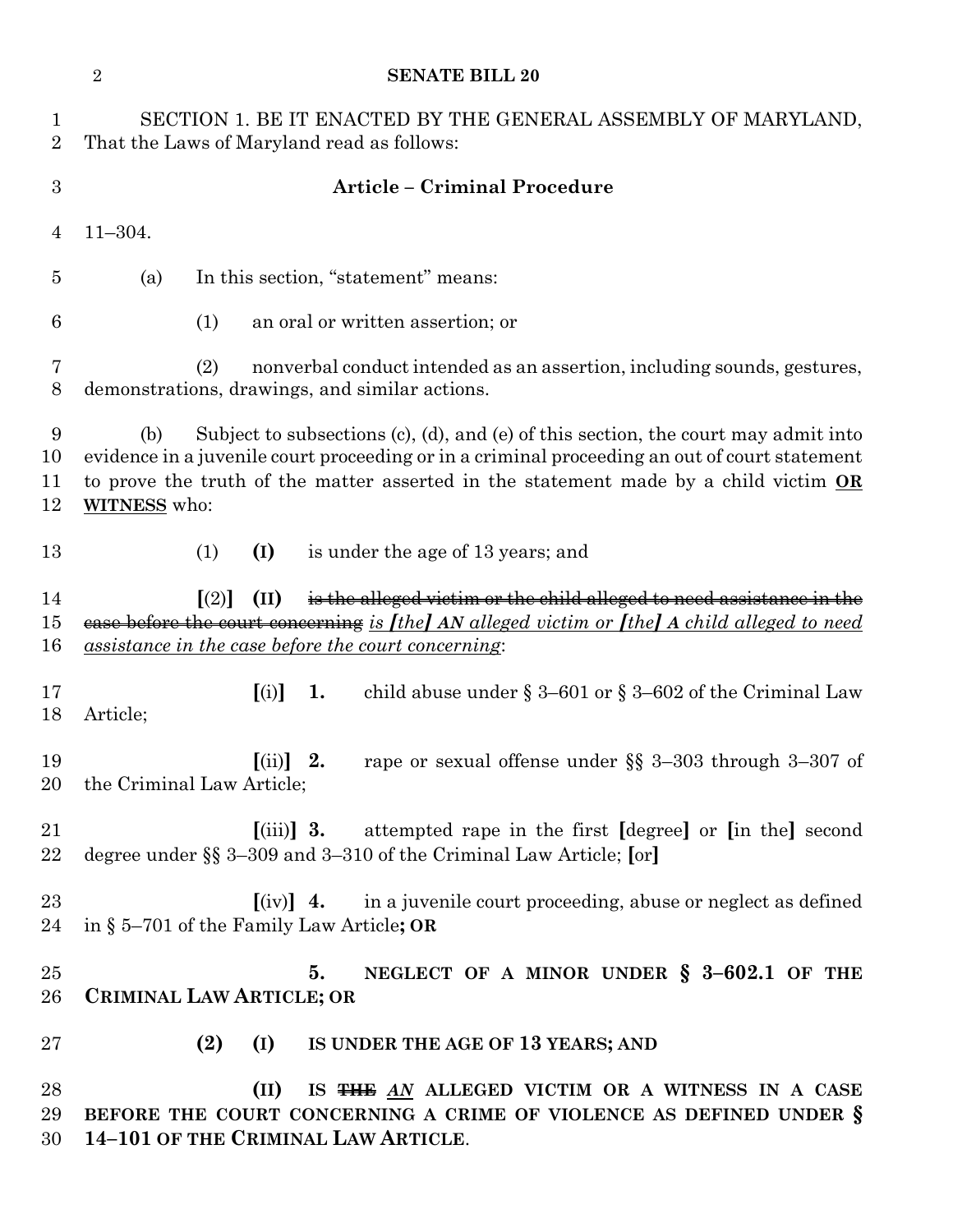#### **SENATE BILL 20** 3

 (c) An out of court statement may be admissible under this section only if the statement was made to and is offered by a person acting lawfully in the course of the person's profession when the statement was made who is:

- (1) a physician;
- (2) a psychologist;
- (3) a nurse;
- (4) a social worker;

 (5) a principal, vice principal, teacher, or school counselor at a public or private preschool, elementary school, or secondary school;

 (6) a counselor licensed or certified in accordance with Title 17 of the Health Occupations Article; or

 (7) a therapist licensed or certified in accordance with Title 17 of the Health Occupations Article.

 (d) (1) Under this section, an out of court statement by a child victim **OR WITNESS** may come into evidence in a criminal proceeding or in a juvenile court proceeding other than a child in need of assistance proceeding under Title 3, Subtitle 8 of the Courts Article to prove the truth of the matter asserted in the statement:

 (i) if the statement is not admissible under any other hearsay exception; and

- 
- (ii) if the child victim **OR WITNESS** testifies.

 (2) (i) In a child in need of assistance proceeding in the juvenile court under Title 3, Subtitle 8 of the Courts Article, an out of court statement by a child victim may come into evidence to prove the truth of the matter asserted in the statement:

- 
- 24 1. if the statement is not admissible under any other hearsay

exception; and

- 
- 26 2. regardless of whether the child victim testifies.

 (ii) If the child victim does not testify, the child victim's out of court statement will be admissible only if there is corroborative evidence that the alleged offender had the opportunity to commit the alleged abuse or neglect.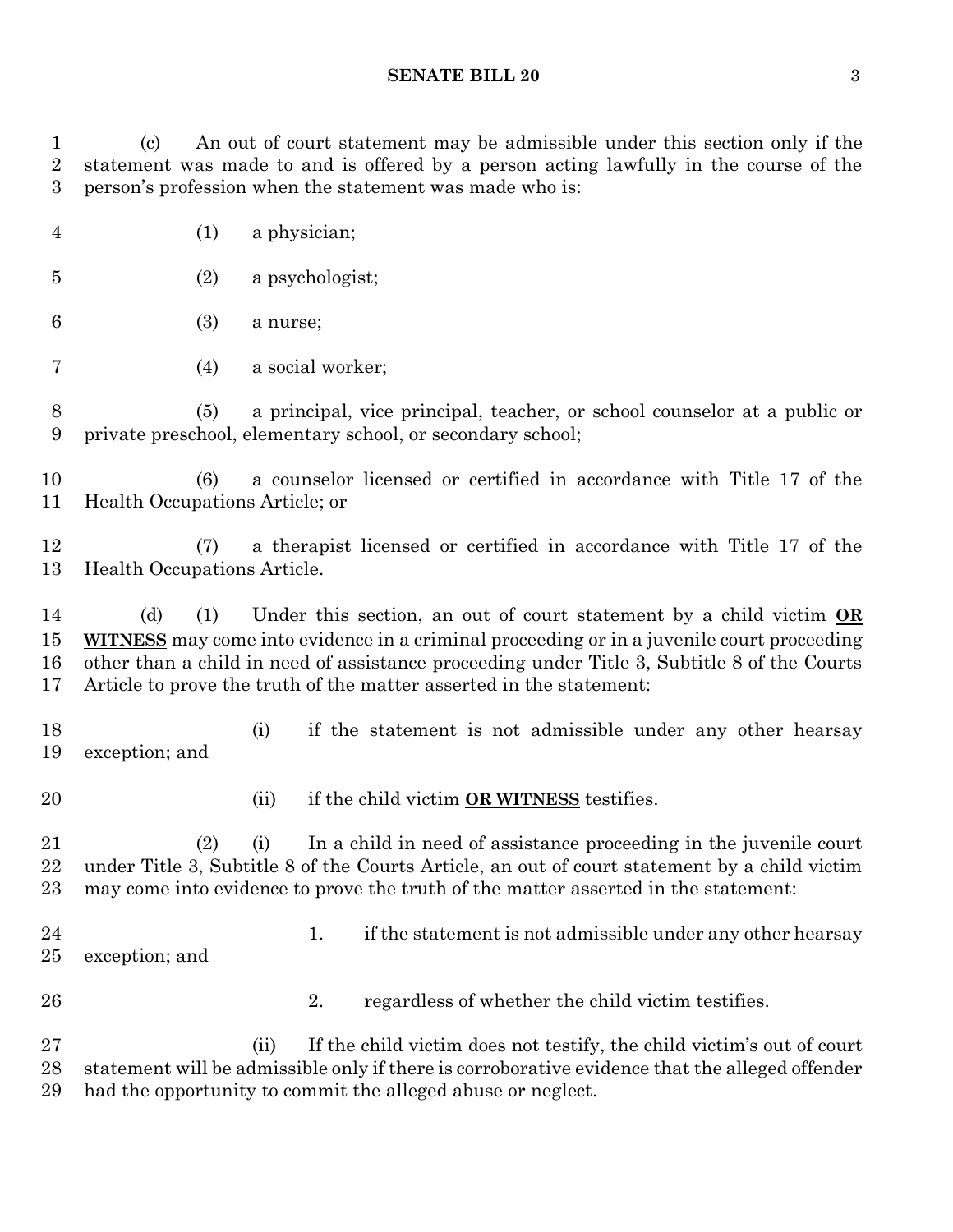### **SENATE BILL 20**

| $\mathbf{1}$<br>$\overline{2}$<br>$\boldsymbol{3}$<br>$\overline{4}$<br>5<br>6 | (3)<br>be offered into evidence, notice of: |       | To provide the defendant, child respondent, or alleged offender with an<br>opportunity to prepare a response to the statement, the prosecuting attorney shall serve on<br>the defendant, child respondent, or alleged offender and the attorney for the defendant,<br>child respondent, or alleged offender within a reasonable time before the juvenile court<br>proceeding and at least 20 days before the criminal proceeding in which the statement is to |
|--------------------------------------------------------------------------------|---------------------------------------------|-------|---------------------------------------------------------------------------------------------------------------------------------------------------------------------------------------------------------------------------------------------------------------------------------------------------------------------------------------------------------------------------------------------------------------------------------------------------------------|
| 7                                                                              |                                             | (i)   | the State's intention to introduce the statement;                                                                                                                                                                                                                                                                                                                                                                                                             |
| 8                                                                              |                                             | (ii)  | any audio or visual recording of the statement; and                                                                                                                                                                                                                                                                                                                                                                                                           |
| 9<br>10                                                                        | the content of the statement.               | (iii) | if an audio or visual recording of the statement is not available,                                                                                                                                                                                                                                                                                                                                                                                            |
| 11<br>12                                                                       | (4)                                         | (i)   | The defendant, child respondent, or alleged offender may depose<br>a witness who will testify under this section.                                                                                                                                                                                                                                                                                                                                             |
| 13<br>14<br>15                                                                 | offender shall file a notice of deposition: | (ii)  | Unless the State and the defendant, child respondent, or alleged<br>offender agree or the court orders otherwise, the defendant, child respondent, or alleged                                                                                                                                                                                                                                                                                                 |
| 16<br>17                                                                       | the deposition; or                          |       | in a criminal proceeding, at least 5 days before the date of<br>1.                                                                                                                                                                                                                                                                                                                                                                                            |
| 18<br>19                                                                       | before the date of the deposition.          |       | 2.<br>in a juvenile court proceeding, within a reasonable time                                                                                                                                                                                                                                                                                                                                                                                                |
| 20<br>21                                                                       |                                             | (iii) | Except where inconsistent with this paragraph, Maryland Rule<br>4-261 applies to a deposition taken under this paragraph.                                                                                                                                                                                                                                                                                                                                     |
| 22<br>23                                                                       | (e)<br>(1)                                  |       | A child victim's OR WITNESS'S out of court statement is admissible<br>under this section only if the statement has particularized guarantees of trustworthiness.                                                                                                                                                                                                                                                                                              |
| 24<br>25<br>$26\,$                                                             | (2)<br>following factors:                   |       | To determine whether the statement has particularized guarantees of<br>trustworthiness under this section, the court shall consider, but is not limited to, the                                                                                                                                                                                                                                                                                               |
| $27\,$<br>28                                                                   | event;                                      | (i)   | the child victim's OR WITNESS'S personal knowledge of the                                                                                                                                                                                                                                                                                                                                                                                                     |
| 29                                                                             |                                             | (ii)  | the certainty that the statement was made;                                                                                                                                                                                                                                                                                                                                                                                                                    |
| 30<br>$31\,$                                                                   |                                             | (iii) | any apparent motive to fabricate or exhibit partiality by the child<br>victim OR WITNESS, including interest, bias, corruption, or coercion;                                                                                                                                                                                                                                                                                                                  |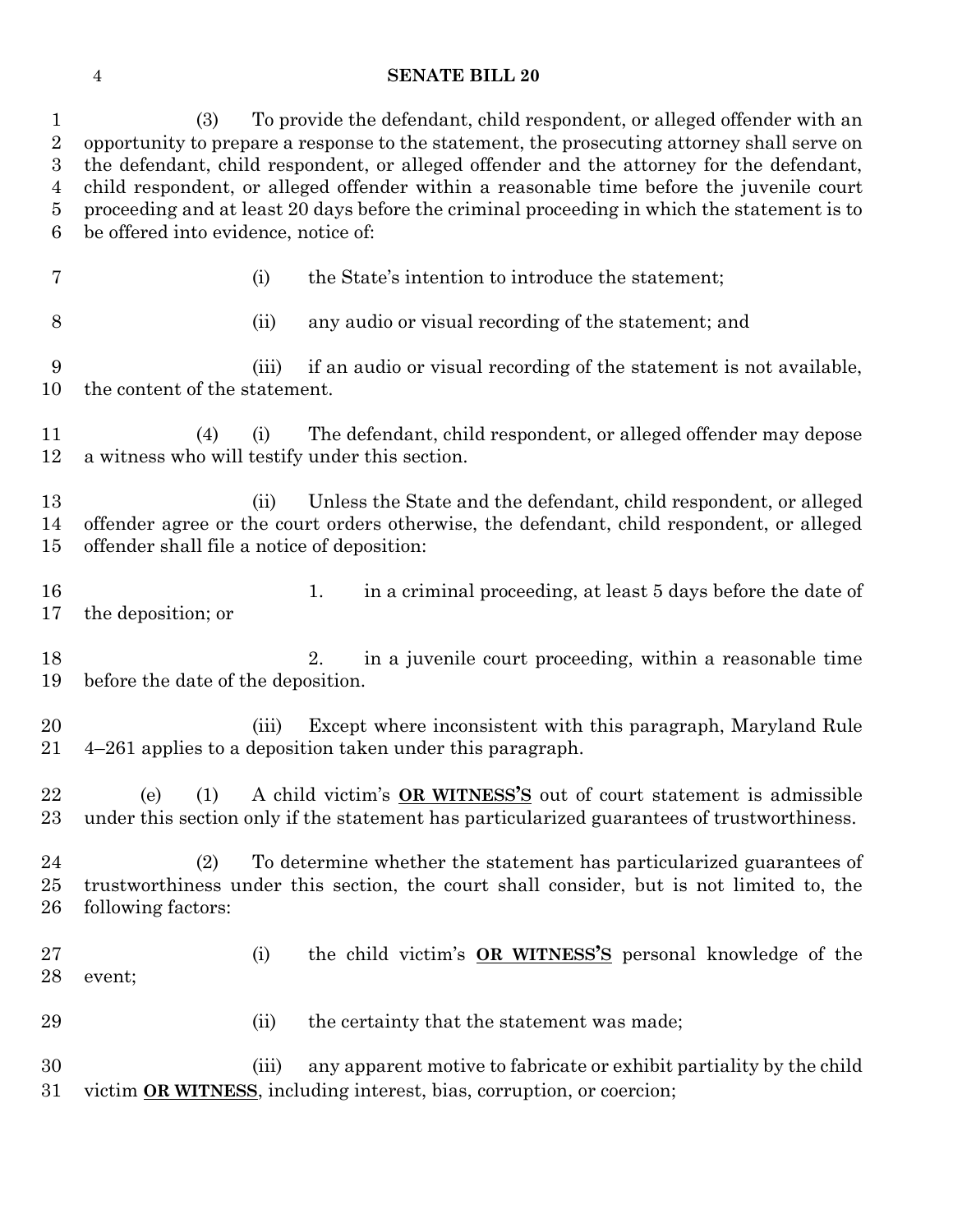### **SENATE BILL 20** 5

| 1<br>$\overline{2}$           | questions;                          | (iv)    | whether the statement was spontaneous or directly responsive to                                                                                                                                                                                              |
|-------------------------------|-------------------------------------|---------|--------------------------------------------------------------------------------------------------------------------------------------------------------------------------------------------------------------------------------------------------------------|
| $\boldsymbol{3}$              |                                     | (v)     | the timing of the statement;                                                                                                                                                                                                                                 |
| 4<br>$\overline{5}$<br>6<br>7 | experience;                         | (vi)    | whether the child victim's <b>OR WITNESS'S</b> young age makes it<br>unlikely that the child victim OR WITNESS fabricated the statement that represents a<br>graphic, detailed account beyond the child victim's OR WITNESS'S expected knowledge and         |
| 8<br>9                        | child victim's OR WITNESS'S age;    | (vii)   | the appropriateness of the terminology of the statement to the                                                                                                                                                                                               |
| 10                            |                                     | (viii)  | the nature and duration of the abuse or neglect;                                                                                                                                                                                                             |
| 11                            |                                     | (ix)    | the inner consistency and coherence of the statement;                                                                                                                                                                                                        |
| 12<br>13                      | distress when making the statement; | (x)     | whether the child victim OR WITNESS was suffering pain or                                                                                                                                                                                                    |
| 14<br>15<br>16                | WITNESS'S statement;                | $(x_i)$ | whether extrinsic evidence exists to show the defendant or child<br>respondent had an opportunity to commit the act complained of in the child victim's OR                                                                                                   |
| 17<br>18                      | questions; and                      | (xii)   | whether the statement was suggested by the use of leading                                                                                                                                                                                                    |
| 19                            |                                     | (xiii)  | the credibility of the person testifying about the statement.                                                                                                                                                                                                |
| 20<br>21                      | (f)<br>proceeding, the court shall: |         | In a hearing outside of the presence of the jury or before the juvenile court                                                                                                                                                                                |
| 22<br>23                      | (1)                                 |         | make a finding on the record as to the specific guarantees of<br>trustworthiness that are in the statement; and                                                                                                                                              |
| 24                            | (2)                                 |         | determine the admissibility of the statement.                                                                                                                                                                                                                |
| 25<br>26<br>$27\,$            | (1)<br>(g)                          |         | In making a determination under subsection (f) of this section, the court<br>shall examine the child victim <b>OR WITNESS</b> in a proceeding in the judge's chambers, the<br>courtroom, or another suitable location that the public may not attend unless: |
| 28                            |                                     | (i)     | the child victim OR WITNESS:                                                                                                                                                                                                                                 |
| 29                            |                                     |         | is deceased; or<br>1.                                                                                                                                                                                                                                        |